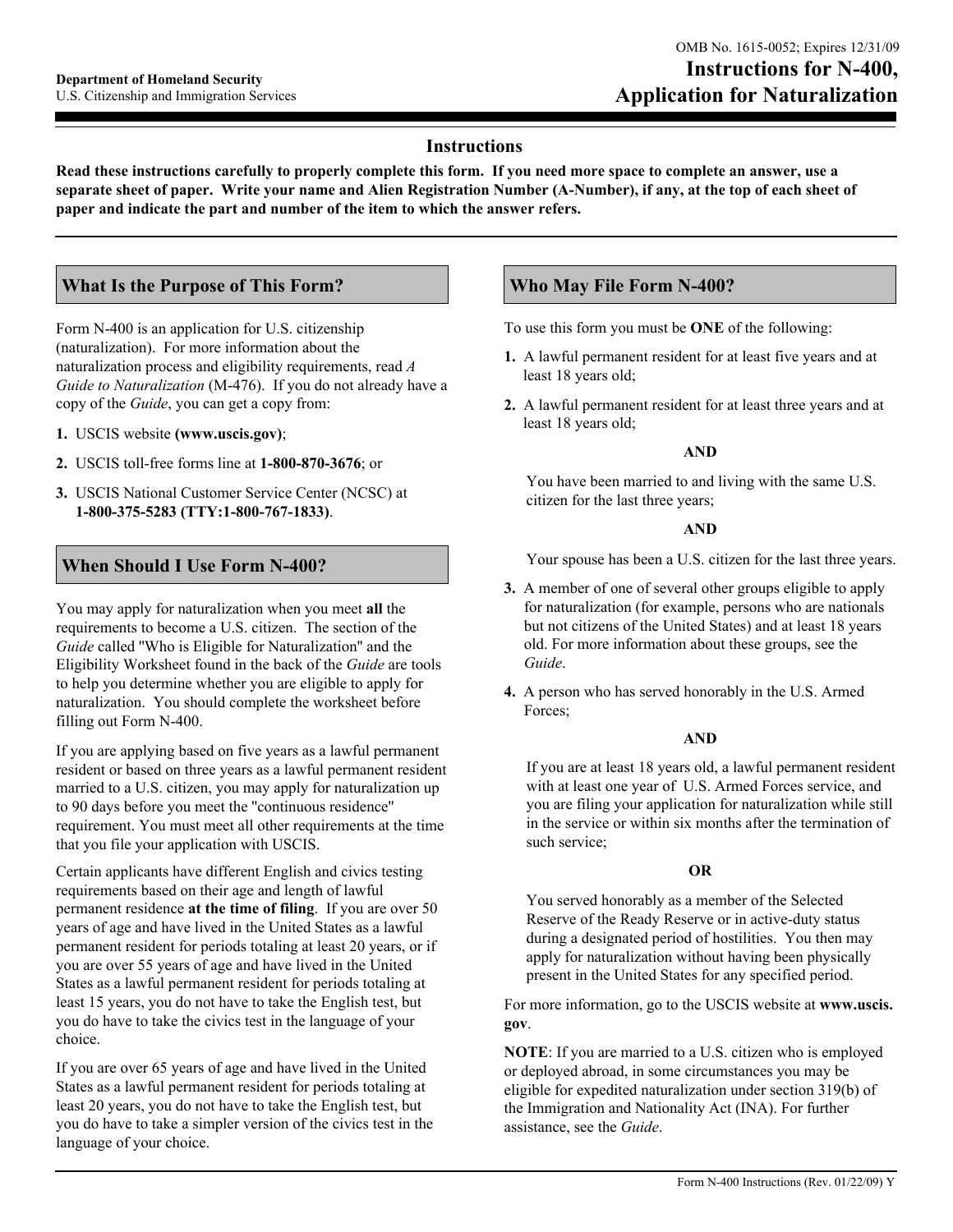# **Who May Not File Form N-400?**

In certain cases, a person who was born outside of the United States to U.S. citizen parents is already a citizen and does not need to apply for naturalization. To find out more information about this type of citizenship and whether you should file Form N-600, Application for Certificate of Citizenship, read the *Guide.*

Other permanent residents under 18 years of age may be eligible for U.S. citizenship if their U.S. citizen parent or parents file Form N-600 application on their behalf. For more information, see ''Frequently Asked Questions'' in the *Guide.*

# **General Instructions**

# **Step 1. Fill Out Form N-400**

- **1.** Type or print legibly in black ink.
- **2.** If extra space is needed to complete any item, attach a continuation sheet, indicate the item number, and date and sign each sheet.
- **3.** Answer all questions fully and accurately. State that an item is not applicable with "N/A." If the answer is none, write "None."
- **4. Write your USCIS (or former INS) A-number on the top right hand corner of each page.** Use your A-number on your Permanent Resident Card (formerly known as the Alien Registration or ''Green'' Card). To locate your Anumber, see the sample Permanent Resident Cards in the *Guide.* The A-number on your card consists of seven to nine numbers, depending on when your record was created. If the A-number on your card has fewer than nine numbers, place enough zeros before the first number to make a *total of nine numbers* on the application. For example, write card number A1234567 as A001234567, but write card number A12345678 as A012345678.
- **5.** Answer all questions fully and accurately.

### **Step-by-Step Instructions**

This form is divided into 14 parts. The information below will help you fill out the form.

#### **Part 1. Your Name** *(the person applying for naturalization)*

**A. Your current legal name -** Your current legal name is the name on your birth certificate unless it has been changed after birth by a legal action such as a marriage or court order.

- **B. Your name exactly as it appears on your Permanent Resident Card** *(if different from above) -* Write your name exactly as it appears on your card, even if it is misspelled.
- **C. Other names you have used** If you have used any other names, write them in this section. If you need more space, use a separate sheet of paper.

 If you have **never** used a different name, write ''N/A'' in the space for ''Family Name *(Last Name)."*

**D. Name change** *(optional)* - A court can allow a change in your name when you are being naturalized. A name change does not become final until a court naturalizes you. For more information regarding a name change, see the *Guide.*

 If you want a court to change your name at a naturalization oath ceremony, check ''Yes'' and complete this section. If you do not want to change your name, check ''No'' and go to Part 2.

## **Part 2. Information About Your Eligibility**

Check the box that shows why you are eligible to apply for naturalization. If the basis for your eligibility is not described in one of the first three boxes, check ''Other'' and briefly write the basis for your application on the lines provided.

### **Part 3. Information About You**

- **A. U.S. Social Security Number** Print your U.S. Social Security Number. If you do not have one, write ''N/A'' in the space provided.
- **B. Date of birth** Always use eight numbers to show your date of birth. Write the date in this order: Month, Day, Year. For example, write May 1, 1958, as 05/01/1958.
- **C. Date you became a permanent resident** Write the official date when your lawful permanent residence began, as shown on your Permanent Resident Card. To help locate the date on your card, see the sample Permanent Resident Cards in the *Guide.* Write the date in this order: Month, Day,Year. For example, write August 9, 1988, as 08/09/1988.
- **D. Country of birth** Write the name of the country where you were born. Write the name of the country even if it no longer exists.
- **E. Country of nationality** Write the name of the country (or countries) where you are currently a citizen or national.
	- **1.** If you are stateless, write the name of the country where you were last a citizen or national.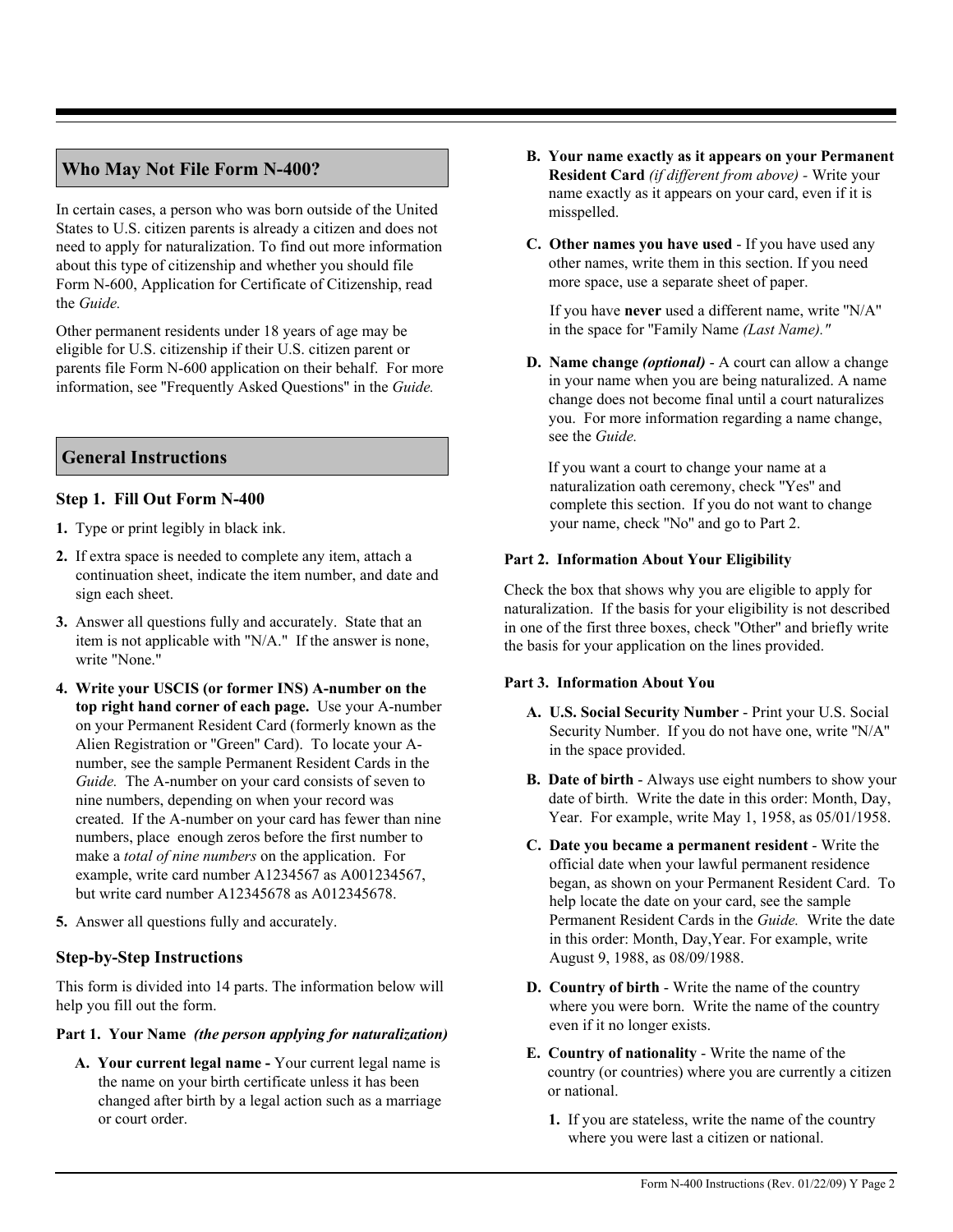- **2.** If you are a citizen or national of more than one country, write the name of the foreign country that issued your last passport.
- **F. Citizenship of parents** Check ''Yes'' if either of your parents is a U.S. citizen. If you answer ''Yes,'' you may already be a citizen. For more information, see ''Frequently Asked Questions'' in the *Guide.*
- **G. Current marital status** Check the marital status you have on the date you are filing this application. If you are currently not married, but had a prior marriage that was annulled or otherwise legally terminated, check ''Other'' and explain it.
- **H. Request for disability waiver** If you have a medical disability or impairment that you believe qualifies you for a waiver of the tests of English and/or U.S. Government and history, check ''Yes'' and attach a properly completed Form N-648, Medical Certification for Disability Exceptions. If you ask for this waiver, it does not guarantee that you will be excused from the testing requirements. For more information about this waiver, see the *Guide.*
- **I. Request for disability accommodations** We will make every reasonable effort to help applicants with disabilities complete the naturalization process. For example, if you use a wheelchair, we will make sure that you can be fingerprinted and interviewed, and can attend a naturalization ceremony at a location that is wheelchair accessible. If you are deaf or hearing impaired and need a sign language interpreter, we will make arrangements with you to have one at your interview.

If you believe you will need us to modify or change the naturalization process for you, check the box or write in the space the kind of accommodation you need. If you need more space, use a separate sheet of paper. You do not need to send us Form N-648 to request an accommodation. You only need to send Form N-648 to request a waiver of the test of English and/or civics.

We consider requests for accommodations on a caseby-case basis. Asking for an accommodation will not affect your eligibility for citizenship.

### **Part 4. Information About Contacting You**

- **A. Home address** Give the address where you now live. Do **not** put post office (P.O.) box numbers here.
- **B. Mailing address** If your mailing address is the same as your home address, write ''Same.'' If your mailing address is different from your home address, write it in this part.

**C. Telephone numbers** - By giving us your telephone numbers and e-mail address, we can contact you about your application more quickly. If you are hearing impaired and use a TTY telephone connection, please indicate this by writing (TTY) after the telephone number.

#### **Part 5. Information for Criminal Records Search**

The Federal Bureau of Investigation (FBI) will use the information in this section, together with your fingerprints, to search for criminal records. Although the results of this search may affect your eligibility, we do **not** make naturalization decisions based on your gender, race, or physical description.

For each item, check the box or boxes that best describes you. The categories are those used by the FBI. You can select one or more.

**NOTE**: As part of the USCIS biometrics service requirement, you must be fingerprinted after you file this application. If necessary, USCIS may also take your photograph and signature.

### **Part 6. Information About Your Residence and Employment**

**A.** Write every address where you have lived during the last five years (including in other countries).

Begin with where you live now. Include the dates you lived in those places. For example, write May 1998 to June 1999 as 05/1998 to 06/1999.

If you need separate sheets of paper to complete section A or B or any other questions on this application, be sure to follow the instructions under **"Step 1. Fill Out Form N-400"** on **Page 2.**

**B.** List where you have worked (or, if you were a student, the schools you have attended) during the last five years. Include military service. If you worked for yourself, write ''Self employed.'' Begin with your most recent job. Also, write the dates when you worked or studied in each place.

### **Part 7. Time Outside the United States** *(including trips to Canada, Mexico, and the Caribbean)*

- **A.** Write the total number of days you spent outside of the United States (including military service) during the last five years. Count the days of every trip that lasted 24 hours or longer.
- **B.** Write the number of trips you have taken outside the United States during the last five years. Count every trip that lasted 24 hours or longer.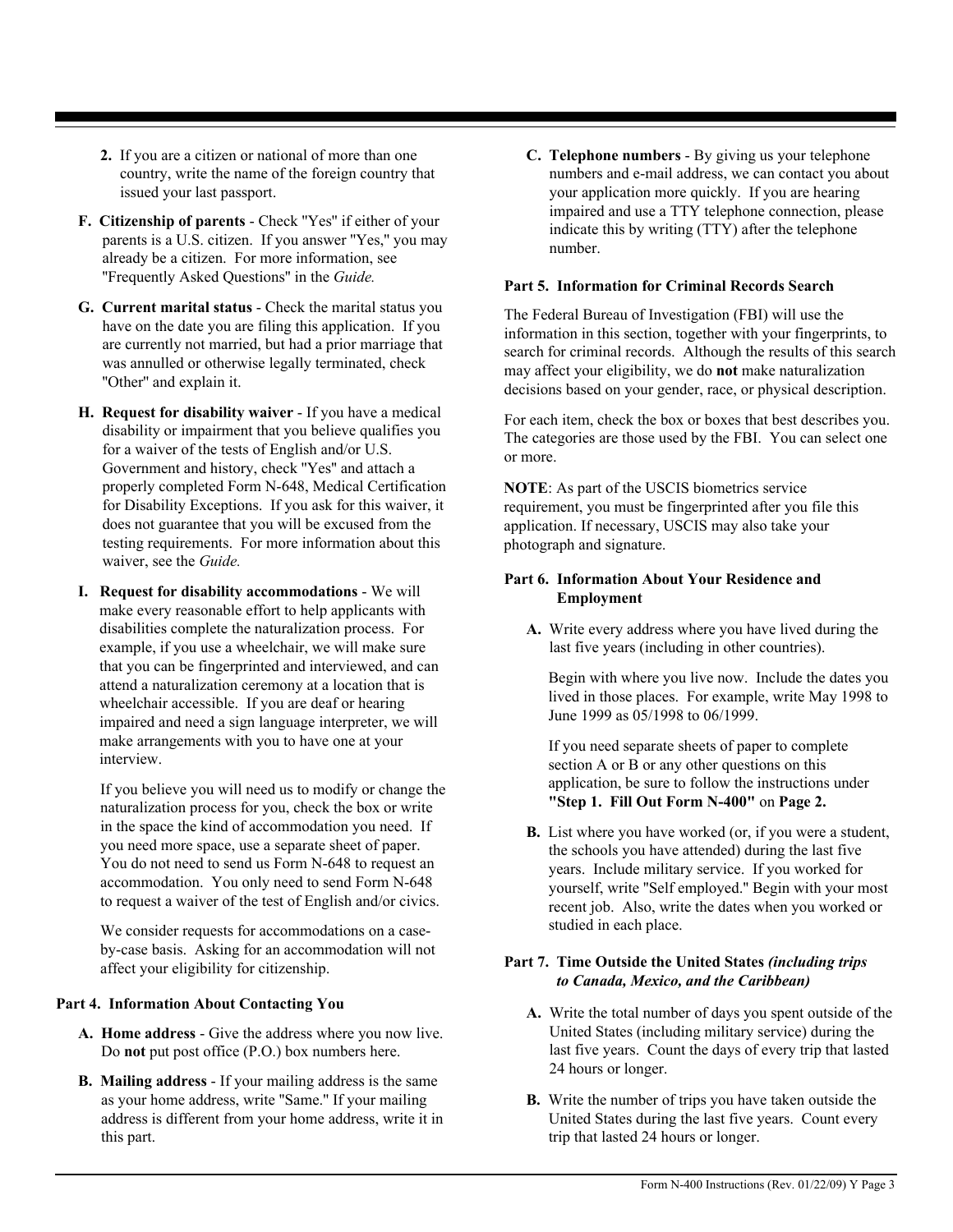**C.** Provide the requested information for every trip that you have taken outside the United States since you became a lawful permanent resident. Begin with your most recent trip.

#### **Part 8. Information About Your Marital History**

- **A.** Write the number of times you have been married. Include any annulled marriages. If you were married to the same spouse more than one time, count each time as a separate marriage.
- **B.** If you are now married, provide information about your current spouse.
- **C.** Check the box to indicate whether your current spouse is a U.S. citizen.
- **D.** If your spouse is a citizen through naturalization, give the date and place of naturalization. If your spouse regained U.S. citizenship, write the date and place the citizenship was regained.
- **E.** If your spouse is not a U.S. citizen, complete this section.
- **F.** If you were married before, give information about your former spouse or spouses. In question F.2, check the box showing the immigration status your former spouse had during your marriage. If the spouse was not a U.S. citizen or a lawful permanent resident at that time, check ''Other'' and explain. For question F.5, if your marriage was annulled, check ''Other'' and explain. If you were married to the same spouse more than one time, write about each marriage separately.
- **G.** For any prior marriages of your current spouse, follow the instructions in section F above.

**NOTE:** If you or your present spouse had more than one prior marriage, provide the same information required by section F and section G about every additional marriage on a separate sheet of paper.

#### **Part 9. Information About Your Children**

- **A.** Write the total number of sons and daughters you have had. Count **all** of your children, regardless of whether they are:
	- **1.** Alive, missing, or dead;
	- **2.** Born in other countries or in the United States;
	- **3.** Under 18 years old or adults;
	- **4.** Married or unmarried;
	- **5.** Living with you or elsewhere;
	- **6.** Stepsons or stepdaughters or legally adopted; or
- **7.** Born when you were not married.
- **B.** Write information about all your sons and daughters. In the last column (Location), write:
	- **1.** "With me" if the son or daughter is currently living with you;
	- **2.** The street address and state or country where the son or daughter lives - if the son or daughter is **not** currently living with you; or
	- **3.** "Missing" or "Dead" if that son or daughter is missing or dead.

If you need space to list information about additional sons and daughters, attach a separate sheet of paper.

### **Part 10. Additional Questions**

Answer each question by checking ''Yes'' or ''No.'' If **any** part of a question applies to you, you must answer ''Yes.'' For example, if you were never arrested but *were* once detained by a police officer, check ''Yes'' to the question ''Have you ever been arrested or detained by a law enforcement officer?'' and attach a written explanation.

We will use this information to determine your eligibility for citizenship. Answer every question honestly and accurately. If you do not, we may deny your application for lack of good moral character. Answering "Yes" to one of these questions does not always cause an application to be denied. For more information on eligibility, see the *Guide.*

### **Part 11. Your Signature**

After reading the statement in Part 11, you must sign and date it. You should sign your full name without abbreviating it or using initials. The signature must be legible. Your application will be rejected if it is not signed.

If you cannot sign your name in English, sign in your native language. If you are unable to write in any language, sign your name with an ''X.''

**NOTE:** A designated representative may sign this section on behalf of an applicant who qualifies for a waiver of the Oath of Allegiance because of a developmental or physical impairment (see the *Guide* for more information). In such a case, the designated representative should write the name of the applicant and then sign his or her own name followed by the words "Designated Representative." The information attested to by the Designated Representative is subject to the same penalties discussed on **Page 7** of these instructions.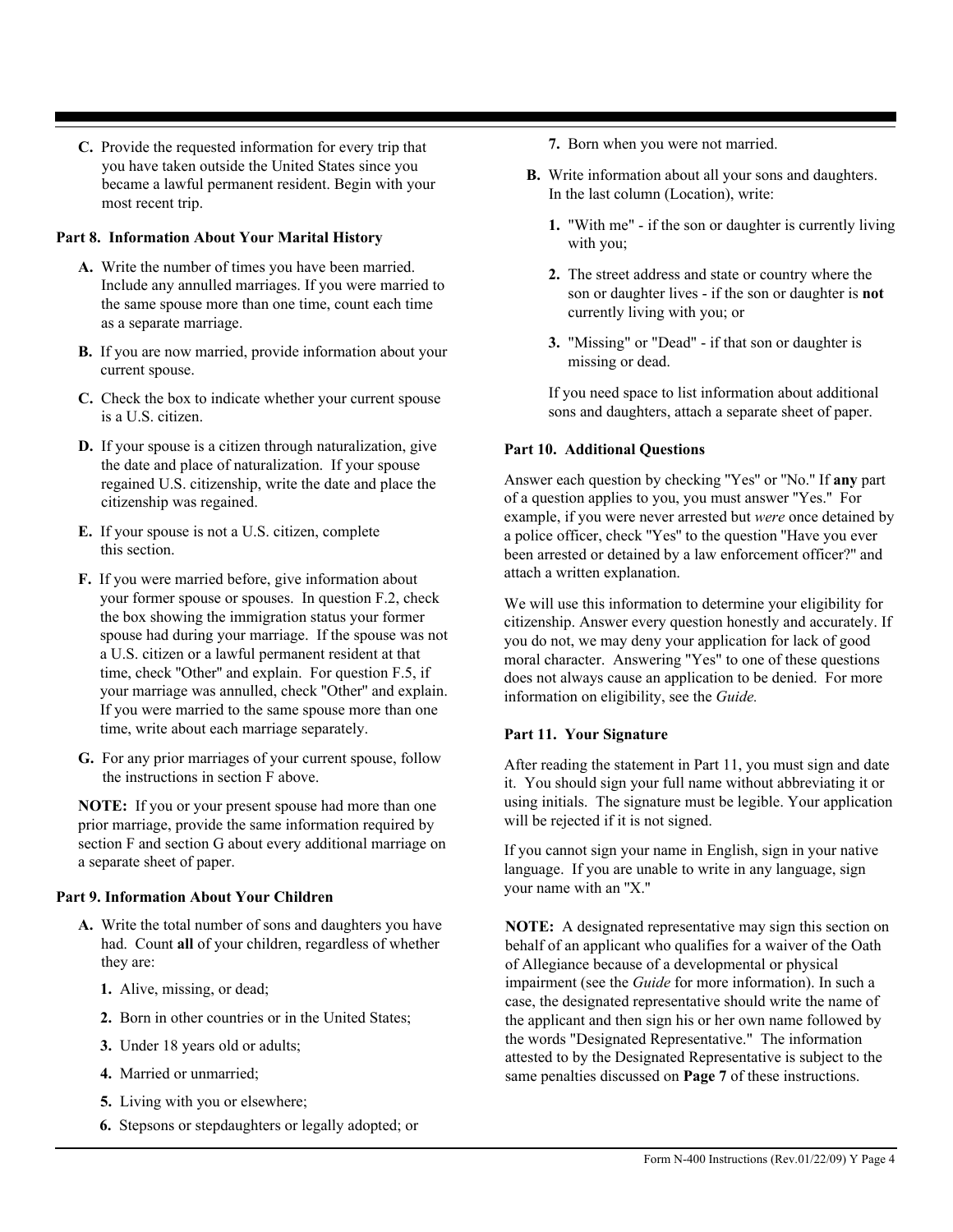## **Part 12. Signature of Person Who Prepared the Form for You**

If someone filled out this form for you, he or she must complete this section.

## **Part 13. Signature at Interview**

Do not complete this part. You will be asked to complete this part at your interview.

## **Part 14. Oath of Allegiance**

Do not complete this part. You will be asked to complete this part at your interview.

If we approve your application, you must take this Oath of Allegiance to become a citizen. In limited cases, you can take a modified oath. The oath requirement cannot be waived unless you are unable to understand its meaning because of a physical or developmental disability or mental impairment. For more information, see the *Guide.* Your signature on this form only indicates that you have no objections to taking the Oath of Allegiance. **It does not mean that you have taken the oath or that you are naturalized**. If USCIS approves your application for naturalization, you must attend an oath ceremony and take the Oath of Allegiance to the United States.

# **Step 2. General Requirements**

*Photographs.*You **must** submit two identical passportstyle color photographs of yourself taken within 30 days of the filing of this application. The photos must have a white to off-white background, be printed on thin paper with a glossy finish, and be unmounted and unretouched.

The photos must be 2" x 2" and must be in color with full face, frontal view on a white to off-white background. Head height should measure 1" to 1 3/8" from top of hair to bottom of chin, and eye height is between 1 1/8" to 1 3/8" from bottom of photo. Your head must be bare unless you are wearing a headdress as required by a religious order of which you are a member; however, your face must be visible. Using pencil or felt pen, lightly print your name and Alien Registration Number on the back of each photo.

## **NOTE: Any digital photo submitted needs to be produced from a high-resolution camera with at least 3.5 mega pixels of resolution.**

*Copy of Permanent Resident Card.* Applicants who are lawful permanent residents of the United States must submit photocopies (front and back) of Form I-551 (Permanent Resident Card). If you have lost your Form I-551, attach a copy of any other entry document or a photocopy of a receipt showing that you have filed Form I-90, Application to Replace Permanent Resident Card.

**Other Documents.** Depending on the circumstances, some applicants must send certain documents with their application.

For example, if you have been arrested or convicted of a crime, you must send a certified copy of the arrest report, court disposition, sentencing, and any other relevant documents, including any countervailing evidence concerning the circumstances of your arrest or conviction that you would like USCIS to consider. Note that unless a traffic incident was alcohol or drug related, you do not need to submit documentation for traffic fines and incidents that did not involve an actual arrest if the only penalty was a fine of less than \$500 or points on your driver's license.

For more information on the documents you must send with your application, see the Document Checklist in the *Guide.*

*Translations.* Any document containing foreign language submitted to USCIS must be accompanied by a full English language translation which the translator has certified as complete and accurate, and by the translator's certification that he or she is competent to translate from the foreign language into English.

*Copies*. Unless specifically required that an original document be filed with an application or petition, an ordinary legible photocopy may be submitted. Original documents submitted when not required will remain a part of the record, even if the submission was not required.

# **Where To File?**

For naturalization applicants filing under military provisions, section 328 or 329 of the INA, and for eligible spouses of active members of the Armed Forces of the United States filing for naturalization, refer to the specific filing instructions below the general filing instructions.

If you are the applicant and you reside in Alaska, Arizona, California, Colorado, Hawaii, Idaho, Illinois, Indiana, Iowa, Kansas, Michigan, Minnesota, Missouri, Montana, Nebraska, Nevada, North Dakota, Ohio, Oregon, South Dakota, Utah, Washington, Wisconsin, Wyoming, Territory of Guam, or the Commonwealth of the Northern Mariana Islands, send your application to the USCIS Lockbox Facility at the following address:

> USCIS P.O. Box 21251 Phoenix, AZ 85036

For express/courier deliveries, use the following address:

USCIS Attn: N-400 1820 E Skyharbor Circle S, Floor 1 Phoenix, AZ 85034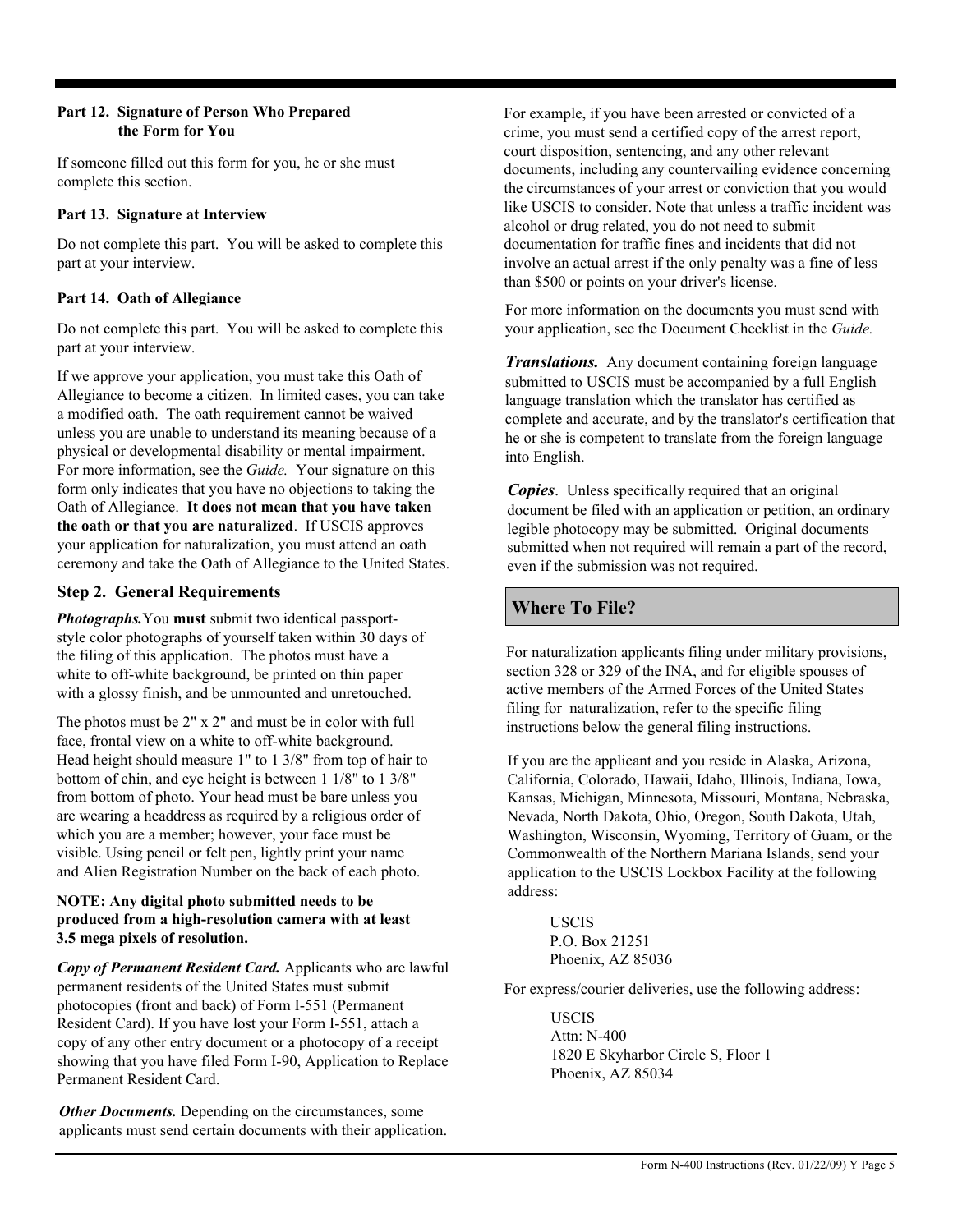If you are the applicant and you reside in Alabama, Arkansas, Connecticut, Delaware, District of Columbia, Florida, Georgia, Kentucky, Louisiana, Maine, Maryland, Massachusetts, Mississippi, New Hampshire, New Jersey, New Mexico, New York, North Carolina, Oklahoma, Pennsylvania, Rhode Island, South Carolina, Tennessee, Texas, Vermont, Virginia, West Virginia, Commonwealth of Puerto Rico, or the U.S. Virgin Islands, send your application to the USCIS Lockbox Facility at the following address:

> USCIS P.O. Box 299026 Lewisville, TX 75029

For express/courier deliveries, use the following address:

USCIS Attn: N-400 2501 S State Hwy 121, Bldg. #4 Lewisville, TX 75067

All naturalization applications filed under the military provisions, section 328 or 329 of the INA, should be sent to the Nebraska Service Center (NSC) regardless of geographic location or jurisdiction. In addition, spouses of members of the Armed Forces of the United States filing for naturalization should also send their application to the NSC regardless of whether they are filing from within the United States or abroad. Send your application to:

Nebraska Service Center P.O. Box 87426 Lincoln, NE 68501-7426

For express/courier deliveries, use the following address:

Nebraska Service Center 850 S Street Lincoln, NE 68508

For further information on where to file, including if you are currently overseas, read the section in the *Guide* titled "Completing Your Application and Getting Photographed" or call the NCSC at 1-800-375-5283 (TTY: 1-800-767-1833) or visit our website at www.uscis.gov and click on "Immigration Forms."

# **What Is the Filing Fee?**

The filing fee for Form N-400 is **\$595.**

An additional biometric fee of **\$80** is required when filing Form N-400. After you submit Form N-400, USCIS will notify you about when and where to go for biometric services.

**NOTE:** All naturalization applicants filing under the military provisions, section 328 or 329 of the INA, do not require a filing fee.

Applicants 75 years of age or older are exempt from the biometric fee. Individuals who require fingerprinting and who reside outside of the United States at the time of filing an application or petition for immigration benefits are exempt from biometric fees.

You may submit one check or money order for both the application and biometric fees, for a total of **\$675.**

Use the following guidelines when you prepare your check or money order for Form N-400 and the biometric fee:

- **1.** The check or money order must be drawn on a bank or other financial institution located in the United States and must be payable in U.S. currency; and
- **2.** Make the check or money order payable to **U.S. Department of Homeland Security**, unless:
	- **A.** If you live in Guam, make it payable to **Treasurer, Guam**.
	- **B.** If you live in the U.S. Virgin Islands, make it payable to **Commissioner of Finance of the Virgin Islands**.

**NOTE: S**pell out U.S. Department of Homeland Security; do not use the initials "USDHS" or "DHS."

**Notice to Those Making Payment by Check.** If you send us a check, it will be converted into an electronic funds transfer (EFT). This means we will copy your check and use the account information on it to electronically debit your account for the amount of the check. The debit from your account will usually take 24 hours and will be shown on your regular account statement.

You will not receive your original check back. We will destroy your original check, but we will keep a copy of it. If the EFT cannot be processed for technical reasons, you authorize us to process the copy in place of your original check. If the EFT cannot be completed because of insufficient funds, we may try to make the transfer up to two times.

# **How to Check If the Fees Are Correct**

The form and biometric fees on this form are current as of the edition date appearing in the lower right corner of this page. However, because USCIS fees change periodically, you can verify if the fees are correct by following one of the steps below:

- **1.** Visit our website at **www.uscis.gov**, select "Immigration Forms," and check the appropriate fee;
- **2.** Review the fee schedule included in your form package, if you called USCIS to request the form; or